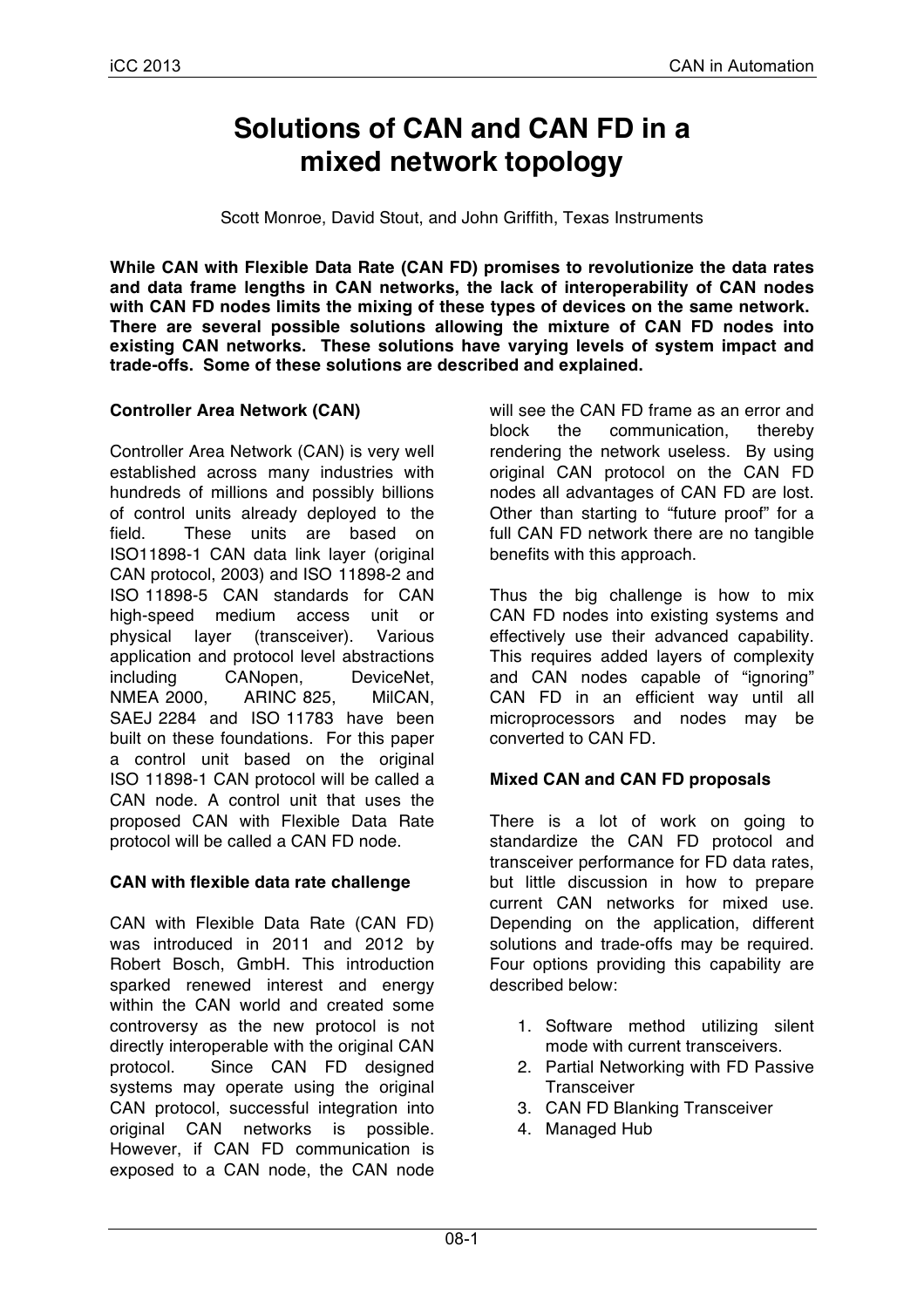These methods have varying impact to current software and hardware designs. System designers need to assess the trade-offs of mixed CAN and CAN FD versus implementation complexity, cost, latency, and bandwidth improvement.

### **Software with silent mode method**

Many CAN transceivers today offer a silent mode that disables the driver but leaves the receiver active. This allows the CAN node to listen to or monitor the bus. However, it cannot transmit or disrupt the communication flow on the bus since the driver is disabled making the unit silent or mute.

A simple method of mixing CAN FD into CAN nodes is built primarily in software utilizing this very simple feature of existing CAN transceivers. Due to the simplicity, the benefits are limited to systems where long periods of time, such as a software update, the bus may be dedicated to CAN FD message traffic or where a very short burst of CAN FD traffic is needed. The basic application hardware is shown in Figure 1.



*Figure 1: Software & silent application*

The application software utilizes the silent mode of the transceiver to prevent CAN nodes from corrupting bus traffic during CAN FD communication. A CAN FD node will broadcast a special CAN message directing all CAN nodes to switch to silent mode on their transceivers and wait for a second CAN message to re-enable the transceivers into normal mode. This blocks error frames generated in CAN nodes from reaching the bus since the drivers in their transceivers are turned off.

The CAN FD nodes now have the freedom on the bus to transmit CAN FD frames without corruption. If enough messages are sent, the CAN nodes will go bus off due to an overflow of their error counter. The CAN FD node has the responsibility in the system to return the bus to normal CAN communication. If the number of CAN FD messages were below the threshold of sending the CAN nodes "bus off", the CAN FD node may send the second special CAN message telling all nodes to return their transceivers to normal mode. However, if the number of CAN FD messages broadcast transitioned the CAN nodes into "bus off", additional actions will be necessary to return the CAN nodes to error active state allowing CAN communication.

Depending on the CAN application implementation for bus off, it may be possible via a special CAN message to reset the error counters. If the application does not allow for a reset, the CAN FD node must send enough valid CAN messages and interframe spaces to clear the error counters and return the CAN nodes to error active or bus on condition.

Once the nodes are bus on, the final special CAN message is sent. This message commands the CAN nodes to put the transceivers in normal mode.

## **Partial networking with FD passive**

Another method of mixing CAN FD and CAN on the same network utilizes the other emerging CAN transceiver standard, CAN with selective wake, or partial networking functionality. This method is somewhat similar to the FD Blanking transceiver that will be described later, but uses a significantly more complex transceiver and software to go back to CAN communication after CAN FD communication.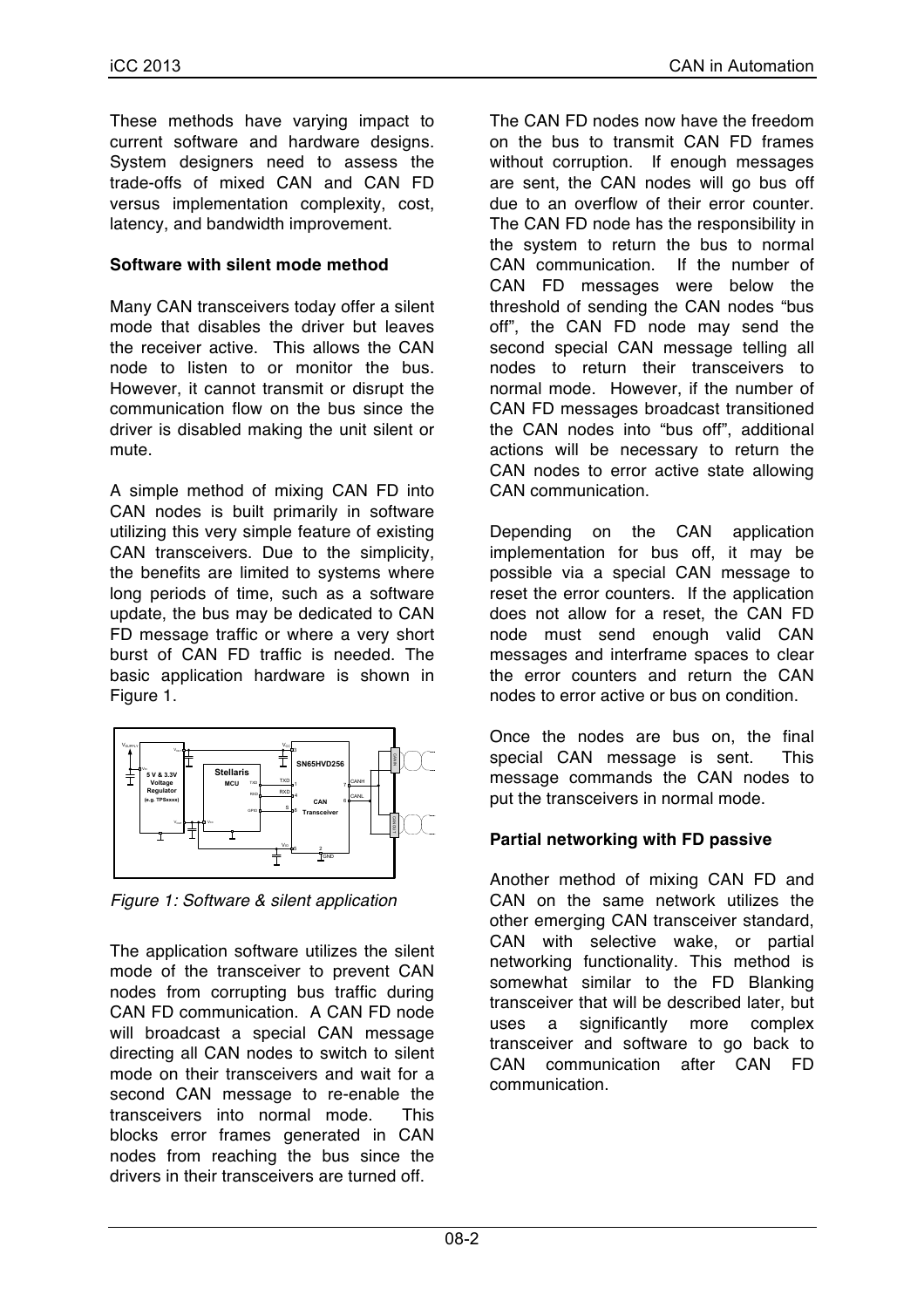The selective wake functionality described in ISO11898-6 is the base with an FD passive feature added. This feature sets the transceiver's frame decoder to ignore CAN FD frames. A special CAN message will be sent to put the CAN nodes in selective wake mode with FD passive. Upon completion of the CAN FD communication a CAN FD node sends a CAN message encoded as a wake up frame (WUF) for the CAN nodes. Upon reception of this wake up frame the CAN nodes will return to normal CAN communication.

# **CAN FD blanking transceiver**

A more straight forward solution requires simple additions to the current physical layer. The concepts build easily on the current CAN transceivers based on ISO11898-2 and -5 standards. This new hardware in conjunction with application software will provide a mechanism to blank the FD frames from the CAN nodes and then provide a simple Return to CAN request once the bus is ready for CAN messages again. This method prevents the error counters from increasing in the CAN nodes and allows for much faster bus transition between CAN and CAN FD than the software method relying on silent mode of the CAN transceiver if the CAN nodes went bus off.

In order to implement this solution a method is needed to signal the CAN nodes when CAN FD communication is complete. This method cannot overlap or interfere with the current transceiver standards. For cost and ease of implementation known concepts are used much as possible.

An example of such an implementation is shown in Figure 2. This transceiver equivalent uses a mechanism to disable the standard CAN transceiver while enabling a second receiver which is looking for a new Return to CAN request while in the FD Blanking mode.



*Figure 2: CAN node FD blanking transceiver*

The system software will utilize this new hardware and signaling in the following way. The CAN FD node will send a special CAN message telling the CAN nodes to set their transceivers for CAN FD Blanking mode. This mode disables the normal transceiver by turning off the TXD to driver path and receiver to RXD path thus blanking all CAN FD communication.

To re-use known concepts as much as possible the application software is set to look for a signal on RXD. In ISO11898-5 the wake request is signaled on RXD corresponding to a valid wake up pattern on the bus. For a CAN FD Blanking transceiver the Return to CAN request is signaled on RXD corresponding to a valid Return to CAN signal on the bus.

The CAN FD Blanking mode uses a second receiver which is wired in reverse to CANH and CANL from a normal transceiver. This receiver along with a pattern monitor looks for the Return to CAN request which matches the wake pattern from ISO11898-5 except with an inverted differential signal.

Once the CAN FD communication is completed, the CAN FD node uses a new driver circuit that generates the Return to CAN request. Figure 3 shows a simple implementation for the CAN FD Node transceiver with the Return to CAN transceiver function.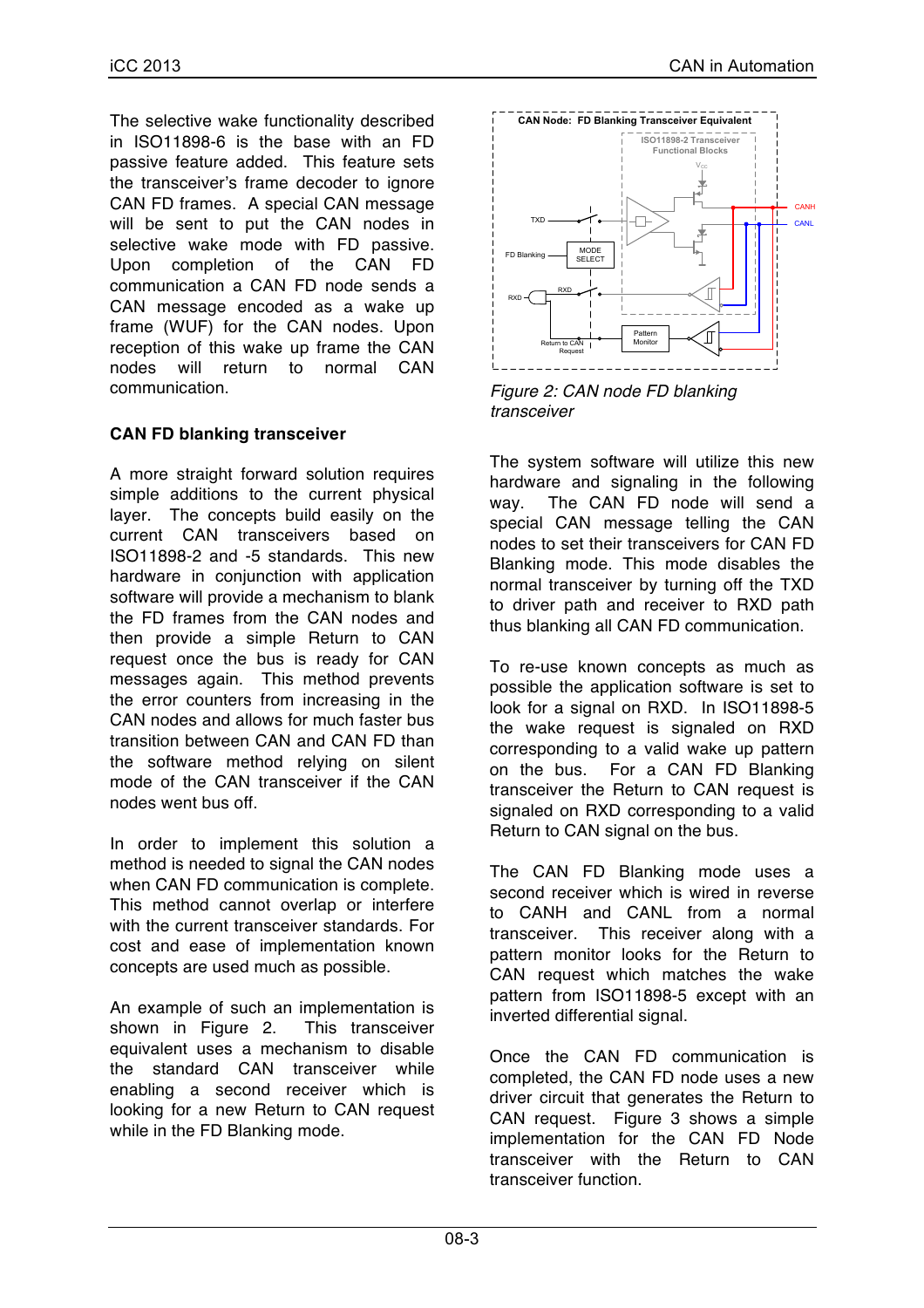

*Figure 3: Return to CAN transceiver equivalent*

The bus signaling with this new third state, an inverted dominant, for the FD Blanking with Return to CAN signal is shown in Figure 4.



*Figure 4. Bus signaling for FD blanking and return to CAN*

An alternative and simpler implementation is shown in Figure 5. The bus signaling for this implementation is shown in Figure 6.



*Figure 5: Alternative return to CAN transceiver equivalent*



*Figure 6: Alternative bus signaling for FD blanking and return to CAN*

Once the CAN nodes have received the Return to CAN request they set their CAN FD Blanking transceivers back to normal mode and CAN communication resumes.

This method is scalable in implementation since the requirements on the Return to CAN portion of the transceiver only needs to receive the pattern and does not need to meet the full requirements of CAN or CAN FD communication. The Return to CAN request receiver and driver may be optimized to minimize cost and parasitic impact to the bus similar to the simplified receiver requirements defined for low power wake up in ISO11898-5.

The communication overhead cost for this method is two or three CAN messages. This is potentially far less than the software and silent mode method where enough CAN messages may have to be sent to reduce the error counter to under 128. This will return the CAN node to error active and bus on condition. This method also does not require specialized CAN wake up frame messaging and software control needed for the Partial Networking with FD Passive approach.

Bus waveform measurements using a discrete implementation based on existing CAN transceivers are shown in Figure 8, Figure 9, and Figure 10. These oscilloscope pictures were taken using the schematics shown in Figure 7. Simplified wave forms to represent CAN FD and Return to CAN request were used for clarity of the bus and transceiver behavior in the oscilloscope pictures.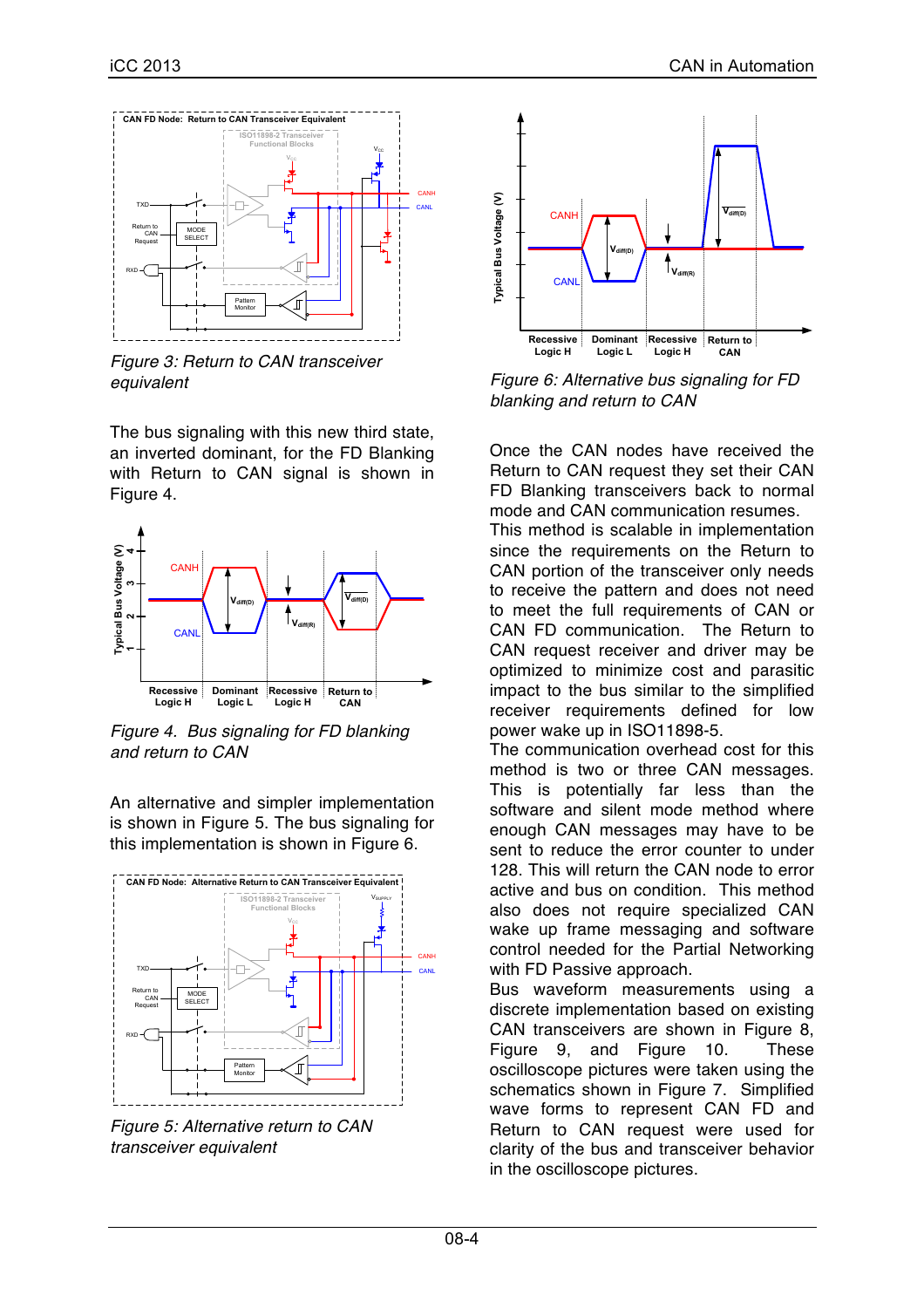

*Figure 7: Test and measurement set up*



*Figure 8: CAN node with transceiver blanking measurement*



*Figure 9: CAN FD node with return to CAN request measurement*



*Figure 10: CAN node with blanking transceiver, receiving the return to CAN request*

Figure 8 illustrates the effect of using the blanking function, screening the 2Mbps CAN FD signal present on the bus from the CAN node.

Figure 9 illustrates the end of a CAN FD transmission followed by the Return to CAN request. The inverted differential signal generating the Return to CAN request is seen on the bus highlighted by the polarity shift shown in the differential voltage signal (orange). The RXD being monitored is the CAN node with the FD Blanking signal turned on. This illustrates the CAN FD signal is blanked from the node but the Return to CAN request gets through.

Figure 10 illustrates the Return to CAN request in more detail as seen at the CAN node.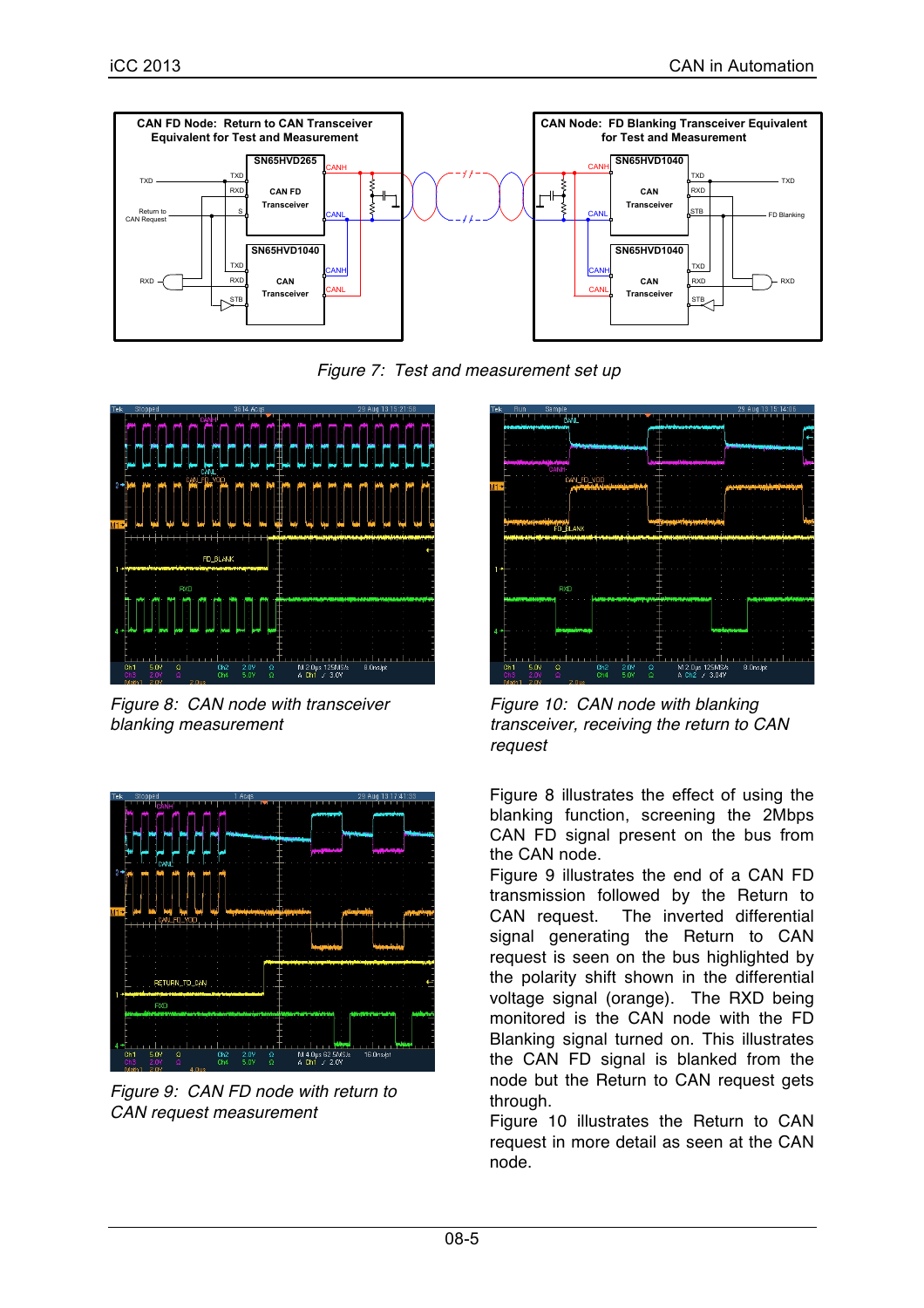## **Managed hub**

The fourth method of mixing CAN FD nodes and CAN nodes into a network offers the highest performance but also at the most expense.  $_{\text{This}}$  method involves the use of a managed hub, which may also be called a repeater, gateway, bridge, or even router. Essentially this managed hub breaks the network up into sub-networks of homogeneous nature and manages the communication flow between the subnetworks. An example of a managed hub system is shown in Figure 11.



*Figure 11: Managed hub*

Adding this active component into the mix provides network segmentation ensuring the highest level of performance in the sub-networks where it is needed. Thus CAN FD nodes may be added on their own sub-network which may be wired with an ideal bus topology to maintain the highest network signal integrity and data rates. The CAN nodes may remain on their sub-network which may not have been architected for high data rates and highest signal integrity.

This approach is extremely scalable and flexible but due to the active nature of the managed hub it is also the most expensive. There may also be latency issues between different CAN and CAN FD sub-networks as the messages will have to be actively re-broadcast across sub-network domains.

## **Summary and conclusion**

While the future looks bright for higher data rates and larger payloads in CAN systems via CAN FD, in the short term these solutions offer options to start gaining the CAN FD benefits sooner with mixed networks.

The cost versus benefit and system tradeoffs of having CAN FD messages mixed with CAN messages must be evaluated to determine the best approach for the specific application.

Finally, these solutions provide various options that trade-off CAN messaging overhead, latency, software complexity, hardware, and cost, which all must be taken into account for effective system designs using CAN and CAN FD networks.

#### Scott Monroe

Texas Instruments, Inc. 12500 TI Boulevard, MS 8701 US-75243 Dallas, TX Tel.: +1 214-567-5432 s-monroe1@ti.com www.ti.com

#### David Stout

Texas Instruments, Inc. 12500 TI Boulevard, MS 8701 US-75243 Dallas, TX Tel.: +1 214-480-6847 david.stout@ti.com www.ti.com

#### John Griffith

Texas Instruments, Inc. 12500 TI Boulevard, MS 8701 US-75243 Dallas, TX Tel.: + 214-567-0337 johngriffith@ti.com Website: www.ti.com